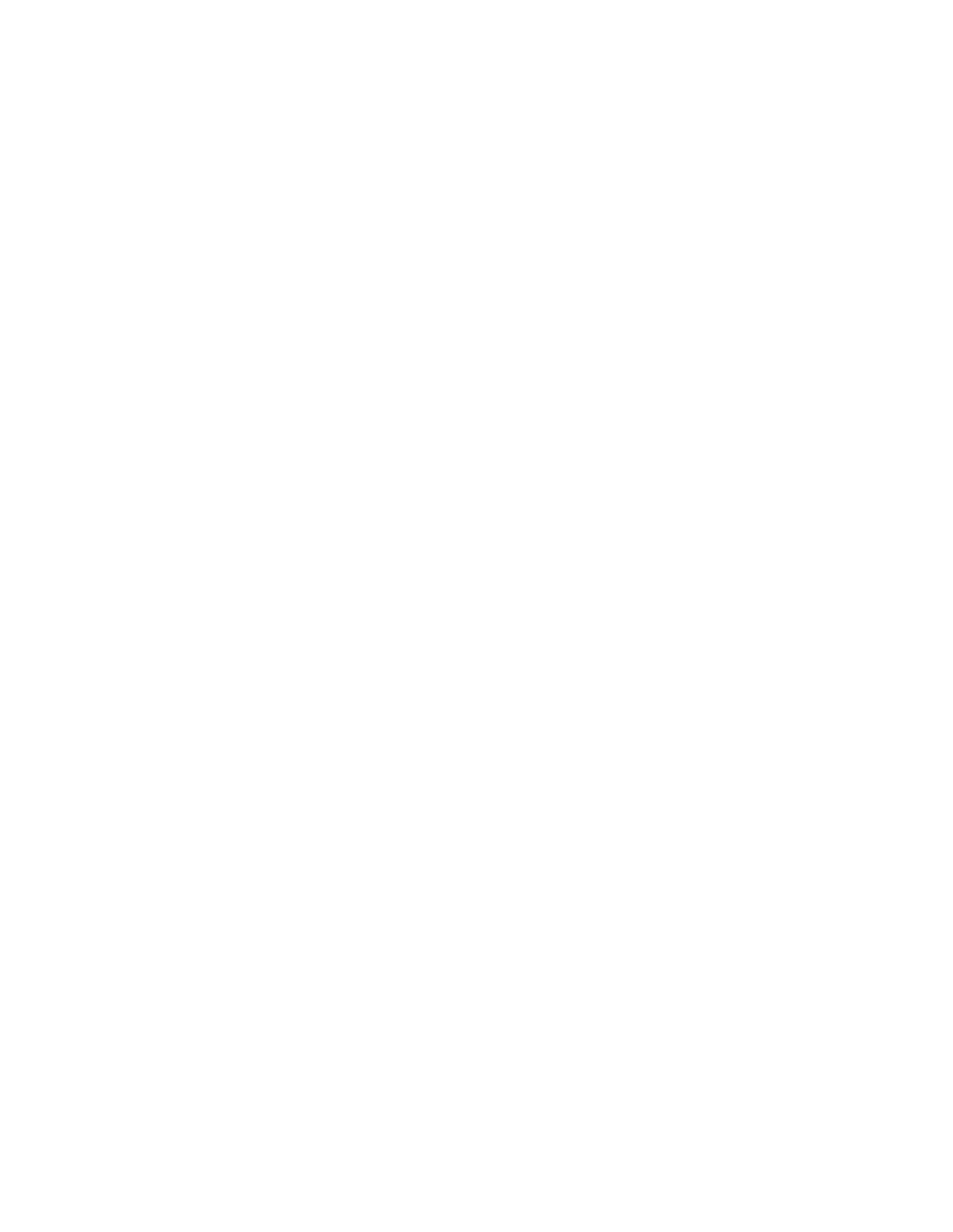## **ANALYSES OF HISTORIC U.S. BUREAU OF MINES SAMPLES FOR GEOCHEMICAL TRACE-ELEMENT AND RARE-EARTH-ELEMENT DATA FROM THE RAY RIVER WATERSHED, AND KANUTI AND HODZANA RIVERS UPLANDS, CENTRAL ALASKA**

by Melanie B. Werdon<sup>1</sup> and Michael J. Blessington<sup>1</sup>

<sup>1</sup> Alaska Division of Geological & Geophysical Surveys

## **INTRODUCTION**

The State of Alaska's *Strategic and Critical Minerals (SCM) Assessment* project, a state-funded Capital Improvement Project (CIP), is designed to evaluate Alaska's statewide potential for SCM resources. The *SCM Assessment* project is being implemented by the Alaska Division of Geological & Geophysical Surveys (DGGS), and involves obtaining new airborne-geophysical, geological, and geochemical data. For the geochemical part of the *SCM Assessment* project, thousands of historic geochemical samples from the DGGS, U.S. Geological Survey, and U.S. Bureau of Mines (USBM) archives are being re-analyzed by DGGS using modern, quantitative, geochemical-analytical methods. The objective is to update the State of Alaska's statewide digital geochemical database in order to more clearly identify areas with SCM potential.

For this report, DGGS obtained 131 new geochemical analyses on historic USBM samples, including 86 rock and 42 heavy mineral concentrate (pan concentrate) samples, as well as 3 samples of indeterminate type. Some of these samples were originally collected by the USBM from the Ray River watershed, and the Kanuti and Hodzana Rivers uplands, central Alaska, and a portion of the samples were collected as part of the National Uranium Resource Evaluation (Barker, 1991; Barker and Foley, 1986; Stabelein, 1980). Historic USBM sample materials were retrieved by DGGS from the DGGS Geologic Materials Center (GMC), where the USBM samples were transferred as part of the federally funded *Minerals Data and Information Rescue in Alaska* (MDIRA) program in the late 1990s and early 2000s.

The text and analytical data and tables associated with this report are being released in digital format as PDF files and .csv files. Additional details about the sampling project can be found in the metadata file associated with the digital version of this report, which is available from the DGGS website (doi[:10.14509/27297](http://dx.doi.org/10.14509/27297)) at no charge.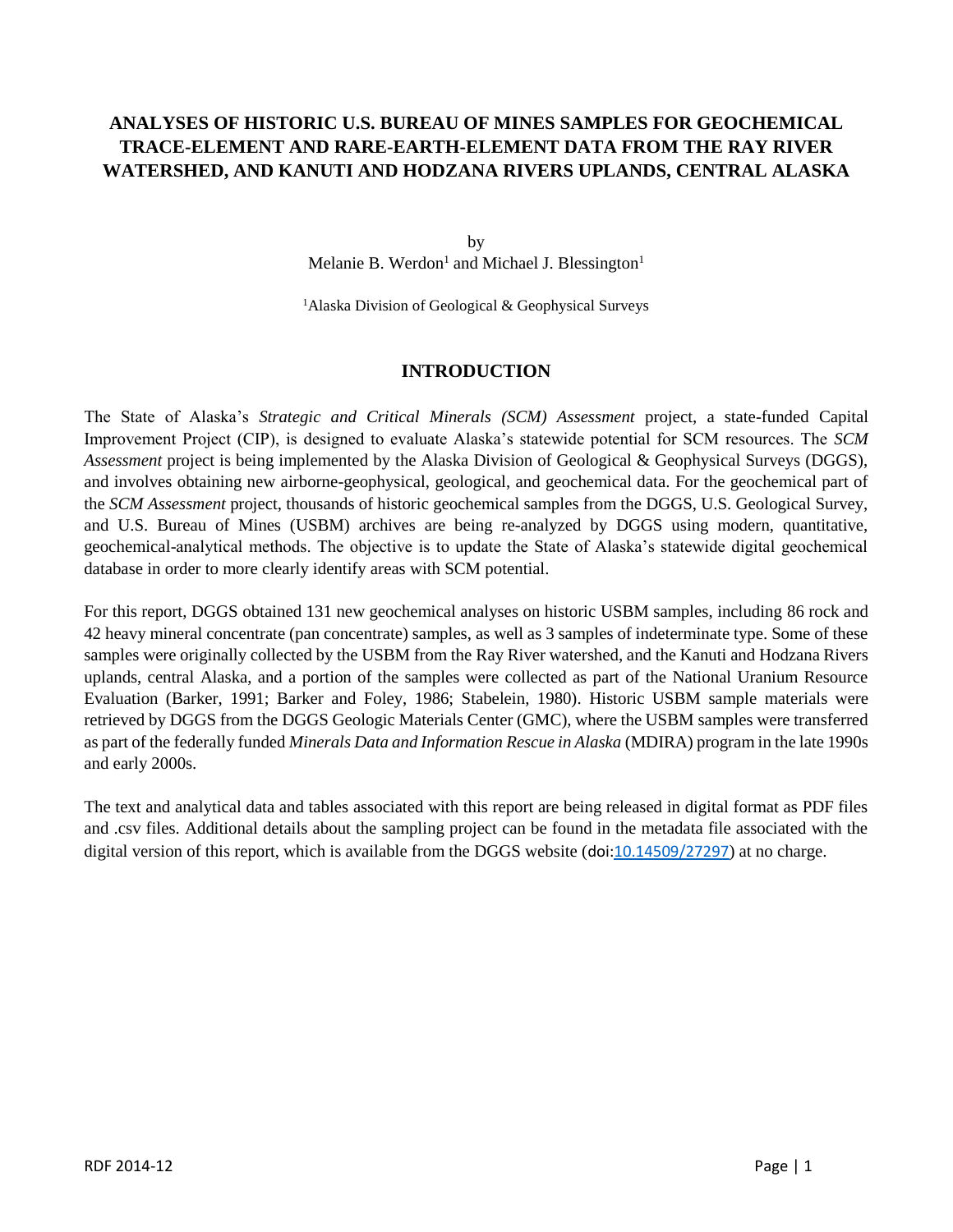## **DOCUMENTATION OF METHODS**

#### **SAMPLE COLLECTION**

**Historic sample-collection and analytical procedures** are documented in the original publication for USBM samples (Barker, 1991; Barker and Foley, 1986; Stabelein, 1980).

## **ASSIGNING LOCATION COORDINATES**

**Location data** for each sample were derived by DGGS staff by scanning station-location map figures from USBM and USBM reports (Barker, 1991; Barker and Foley, 1986; Stabelein, 1980), georegistering the map figures in ArcGIS v. 10.1, creating a point layer of station locations, and extracting latitude–longitude coordinates. Location data for each sample are presented in latitude and longitude coordinates in decimal degrees with NAD27 datum and Clarke 1866 spheroid.

## **SAMPLE PREPARATION**

**Sample pulps** were retrieved from the GMC, examined, and split by DGGS staff into aliquots needed for the analyses, with leftover portions of the pulps saved and stored at the GMC. Splits of pulps were submitted to ALS Minerals Laboratories (ALS) for analysis. Where pulps were unavailable, coarse-reject material was prepped by ALS using the following method:

**a. Method PUL-31—Pulverize split to 85 percent** <75  $\mu$ m. Coarse-reject samples were pulverized at ALS using "flying disk" or "ring and puck" style, low chrome, steel grinding mills. A sample split or total sample up to 250 g is pulverized, with 85 percent of the resulting material passing through a screen of 75 microns.

## **ANALYTICAL METHODS**

**Data validation:** Analytical results obtained from samples submitted to geochemical laboratories must pass through two levels of data validation. The first level of quality control checks occurs at ALS, which is accredited to ISO/IEC 17025-2005 standards. The laboratory's quality control protocol is to insert a reagent blank and a reference sample material with every batch of 20 samples to measure the analytical accuracy. Duplicate samples are analyzed at the end of the sample set to measure analytical variance as well as sample variance. Data passing the quality control criteria are sent to DGGS.

The second level of data validation is performed by DGGS. All samples submitted to ALS are accompanied by a variety of DGGS in-house, ore-geochemical reference samples (blinds) submitted at the rate of 1, or occasionally more than 1, per sample batch. Upon receipt of analyses from the lab, reference standards are checked by DGGS against their accepted values. If present, any batches with reference standards with elemental values falling outside 2 standard deviations of their accepted values were submitted to the lab to be reanalyzed.

**Samples were analyzed** for ore-related trace elements and the full suite of rare-earth elements by one or more of the methods listed below. For each sample, data tables either contain assay values, or they contain coded-value place holders (that is, null  $=$  not analyzed;  $-1 =$  the element's assay result is less than the lower detection limit for the method;  $-2$  = the element's assay result is greater than the upper detection limit for the method). Detection limits for each of the reported elemental values obtained by the various methods are documented in the metadata file.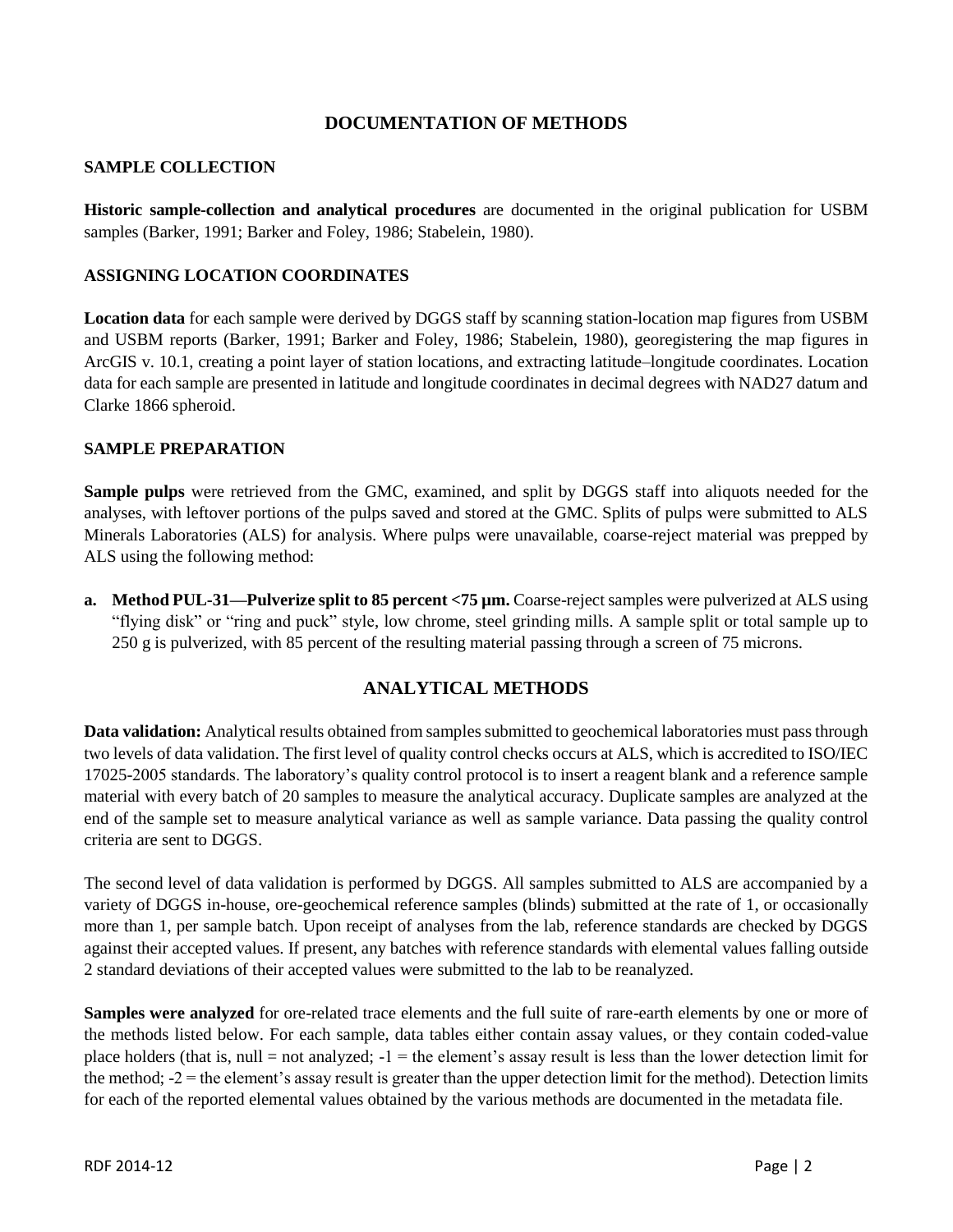- a. **Method ME-MS81—38-element, fusion, ICP-MS.** A prepared sample (0.200 g) is added to lithium metaborate flux (0.90 g), mixed well and fused in a furnace at 1,000°C. The resulting melt is then cooled and dissolved in 100 mL of 4%  $HNO<sub>3</sub>$  / 2% HCl<sub>3</sub> solution. This solution is then analyzed by inductively coupled plasma–mass spectrometry (ICP-MS). Note: Some base-metal oxides and sulfides may not be completely decomposed by the lithium borate fusion. Results for Ag, Co, Cu, Mo, Ni, Pb, and Zn will not likely be quantitative by this method.
- b. **Method ME-ICP61—33-element, 4-acid, ICP-AES.** A prepared sample (0.25 g) is digested with perchloric, nitric, hydrofluoric, and hydrochloric acids. The residue is topped up with dilute hydrochloric acid and the resulting solution is analyzed by inductively coupled plasma–atomic emission spectrometry (ICP-AES). Results are corrected for spectral inter-element interferences. Note: Four-acid digestions are able to dissolve most minerals, however, although the term "near total" is used, depending on the sample matrix, not all elements may be quantitatively extracted.
- c. **Method ME-MS61—48-element, 4-acid, ICP-AES or ICP-MS**. A prepared sample (0.25 g) is digested with perchloric, nitric, hydrofluoric, and hydrochloric acids. The residue is topped up with dilute hydrochloric acid and analyzed by inductively coupled plasma–atomic emission spectrometry (ICP-AES). Following this analysis, the results are reviewed for high concentrations of bismuth, mercury, molybdenum, silver, and tungsten and diluted accordingly. Samples meeting this criterion are then analyzed by inductively coupled plasma–mass spectrometry (ICP-MS). Results are corrected for spectral inter-element interferences. Note: Four-acid digestions are able to dissolve most minerals, however, although the term "near total" is used, depending on the sample matrix, not all elements may be quantitatively extracted. Tin and zirconium assays by this method are not quantitative.
- d. **Method PGM-ICP23—Pt, Pd, Au, 30-gram, FA-ICP-AES.** Gold (Au), platinum (Pt), and palladium (Pd) values were obtained from a prepared, 30 g sample, fused with a mixture of lead oxide, sodium carbonate, borax, and silica, inquarted with 6 mg of gold-free silver, and then cupelled to yield a precious-metal bead. The bead is digested for 2 minutes at high power by microwave in dilute nitric acid. The solution is cooled and hydrochloric acid is added. The solution is digested for an additional 2 minutes at half power by microwave. The digested solution is then cooled, diluted to 4 mL with 2% hydrochloric acid, homogenized, and then analyzed for gold, platinum, and palladium by inductively coupled plasma–atomic emission spectrometry (ICP-AES).
- e. **Method ME-OG62—Ore-grade elements, 4-acid, ICP-AES\* (exceptions discussed under this method).** Samples with elements (where, ME=Ag, Au, Cu, Pb, or Zn) above the detection limits in the analytical methods described above were re-analyzed using method ME-OG62. Assays for the evaluation of ores and high-grade materials are optimized for accuracy and precision at high concentrations. Ultra-high-concentration samples (greater than 15–20%) may require the use of methods such as titrimetric and gravimetric analysis, in order to achieve maximum accuracy. A prepared sample is digested with nitric, perchloric, hydrofluoric, and hydrochloric acids, and then evaporated to incipient dryness. Hydrochloric acid and de-ionized water are added for further digestion, and the sample is heated for an additional allotted time. The sample is cooled to room temperature and transferred to a volumetric flask (100 mL). The resulting solution is diluted to volume with deionized water, homogenized and the solution is analyzed by inductively coupled plasma–atomic emission spectroscopy (ICP-AES) or by atomic absorption spectrometry (AAS). \*Note: ICP-AES is the default finish technique for ME-OG62. However, under some conditions and at the discretion of the laboratory an AAS finish may be substituted. No analyses were determined by AAS for this report.
- f. **Method Au-GRAV21—Au, 30-g, FA.** Samples with gold (Au) above the detection limits in analytical method ME-OG62 described above were re-analyzed using method Au-GRAV21. A prepared, 30 g sample is fused with a mixture of lead oxide, sodium carbonate, borax, silica, and other reagents in order to produce a lead button. The lead button containing the precious metals is cupelled to remove the lead. The remaining gold and silver bead is parted in dilute nitric acid, annealed, and weighed as gold.